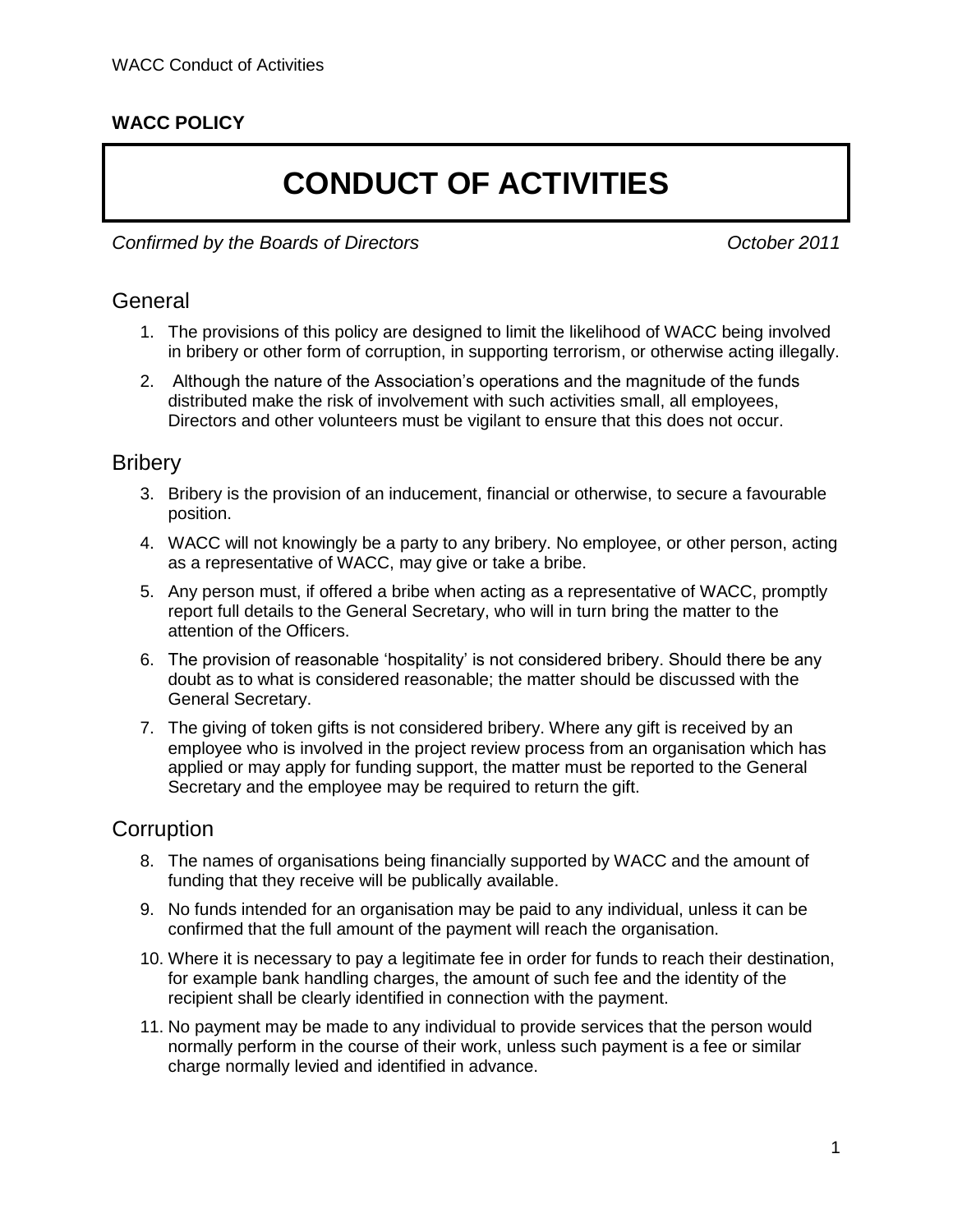12. The amount of funding provided to an organisation to carry out a project must be consistent with the costs reasonably likely to be incurred by the organisation in undertaking the activities. WACC will require a budget to be provided by the organisation to indicate how the funds will be spent, and an accounting for expenditures that is generally consistent with the budget.

# **Terrorism**

- <span id="page-1-0"></span>13. For the purpose of this policy, an organisation is considered to be a terrorist organisation if it has been identified as such by the government of a country in which WACC is registered, and that government has determined that it is unlawful to have dealings with the organisation.
- 14. WACC is mindful of the adage 'One person's terrorist is another person's freedom fighter' and recognises that it does not have the expertise to determine if an organisation is involved in terrorism. It will not, therefore, make any value judgement in this regard.
- 15. WACC will not knowingly give support to or receive support from any terrorist organisation as identified in paragraph [13.](#page-1-0) It will undertake reasonable measures to ensure that any organisation to which it provides financial support is a bona fide group. This will include obtaining references for any organisation with which it has not dealt previously.
- 16. In the event of any allegation being made that an organisation with which WACC has dealings is involved in terrorism, the relationship with the organisation will be suspended pending completion of an investigation.

#### Illegal activities

17. WACC will take all reasonable measures to avoid becoming involved in or supporting illegal activities, and will not condone participation in such activities by any employee, Director or other volunteer.

# Reporting

- 18. Any employee becoming aware of or suspecting that there is any activity with which WACC is associated that might reflect badly on the organisation, including activities that are the subject of this policy, must bring the matter to the attention of the Manager of Administration or the General Secretary.
- 19. Should WACC, or any of its staff, inadvertently become involved in bribery or any other form of corruption, with a terrorist organisation, or in an illegal activity, the Association will report the matter to the appropriate authorities and will co-operate in any subsequent investigation.

## Action to be taken

- 20. If an employee is found to have given or taken a bribe in conjunction with their work for WACC, appropriate disciplinary action, which is likely to include termination of employment, will be taken.
- 21. If it is shown that any other person has given or taken a bribe while acting on behalf of WACC, the matter will be brought to the attention of the Board of Directors to take appropriate action.